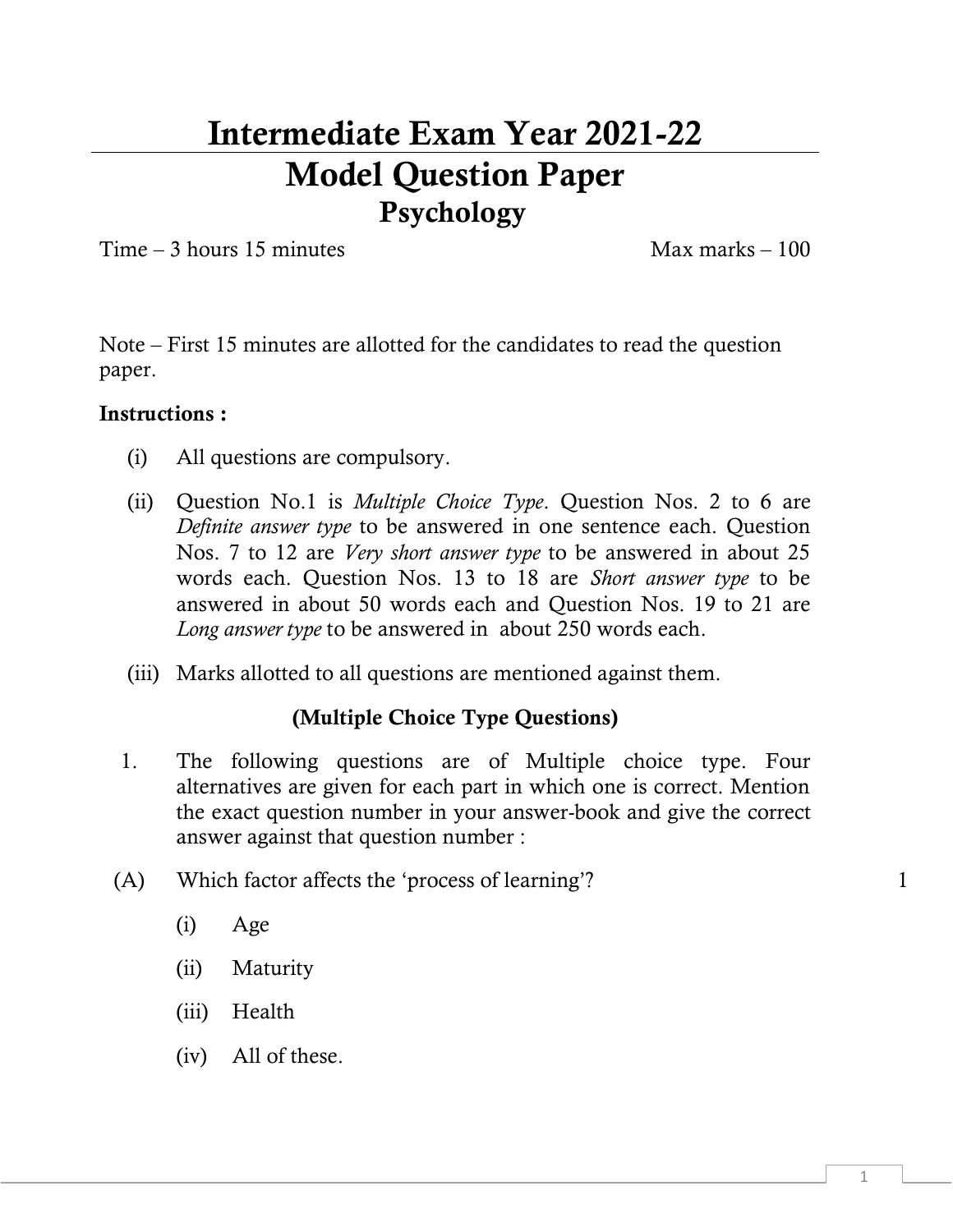| (B) | Who has classified the personality on 'physiological basis'? |  |  |  |
|-----|--------------------------------------------------------------|--|--|--|
|-----|--------------------------------------------------------------|--|--|--|

- (i) Allport
- (ii) Kretschmer
- (iii) Freud
- (iv) Jung

### (C) Noise pollution causes- 1

- (i) Asthma
- (ii) High Blood Pressure
- (iii) Jaundice
- (iv) Diabetes

(D) The method used in Thematic Apperception Test' (TAT) is? 1

- (i) Projective Method
- (ii) Observation Method
- (iii) Word Completion Method
- (iv) Questionnaire Method

#### (E) Which of the following is not a natural disaster? 1

- (i) Earthquake
- (ii) Communal Riot
- (iii) Flood
- (iv) Drought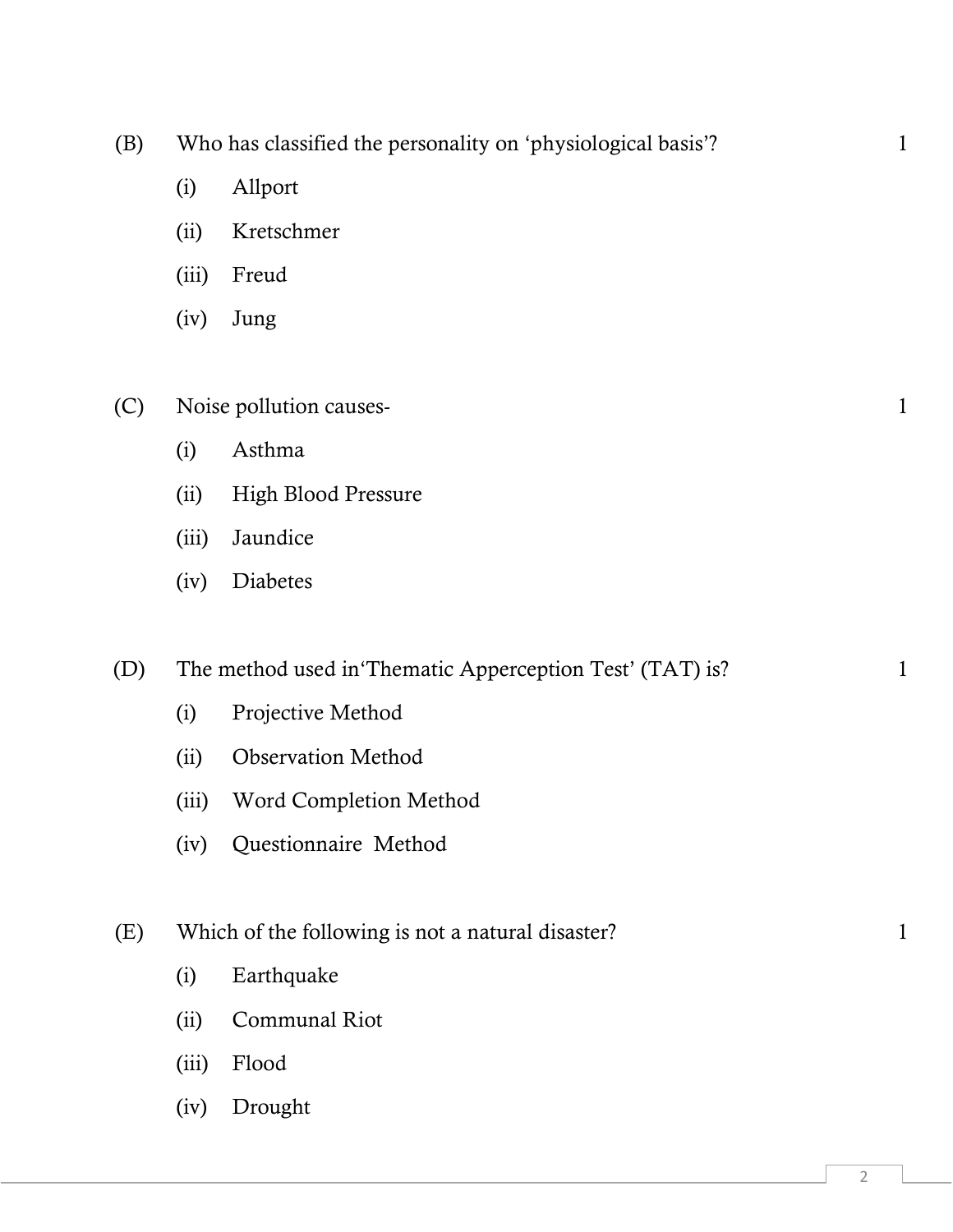# **Definite Answer Type Questions**

| 2. | What are the two main factors responsible for personality $1/2+1/2$<br>development? |           |
|----|-------------------------------------------------------------------------------------|-----------|
| 3. | Write two characteristics of a balanced personality?                                | $1/2+1/2$ |
| 4. | What you mean by 'Verbal test'?                                                     |           |
| 5. | What are the two main causes of air pollution?                                      | $1/2+1/2$ |
| 6. | Who had developed the first intelligence test?                                      |           |

# **Very Short Answer Type Questions**

| 7.  | What you mean by 'Plateau of Learning'? Illustrate it with the help<br>of diagram? | $2 + 2$ |
|-----|------------------------------------------------------------------------------------|---------|
| 8.  | Define Neuron. Draw a labelled diagram of it.                                      | $2 + 2$ |
| 9.  | Throw light on the favourable conditions of memory.                                | 4       |
| 10. | Differentiate between individual and group test.                                   | 4       |
| 11. | What you understand by prejudice? Illustrate it with examples.                     | 4       |
| 12. | Define intelligence. Write the formula of intelligence quotient (IQ).              | $2 + 2$ |

### **Short Answer Type Questions**

| 13. | Describe the experiment regarding mirror drawing test.     |         |
|-----|------------------------------------------------------------|---------|
| 14. | Explain the adverse effects of drought.                    |         |
| 15. | What are the causes of group tension? Explain.             |         |
| 16. | Differentiate between introvert and extrovert personality. |         |
| 17. | What you understand by 'Memory'? Describe types of Memory. | $3 + 3$ |